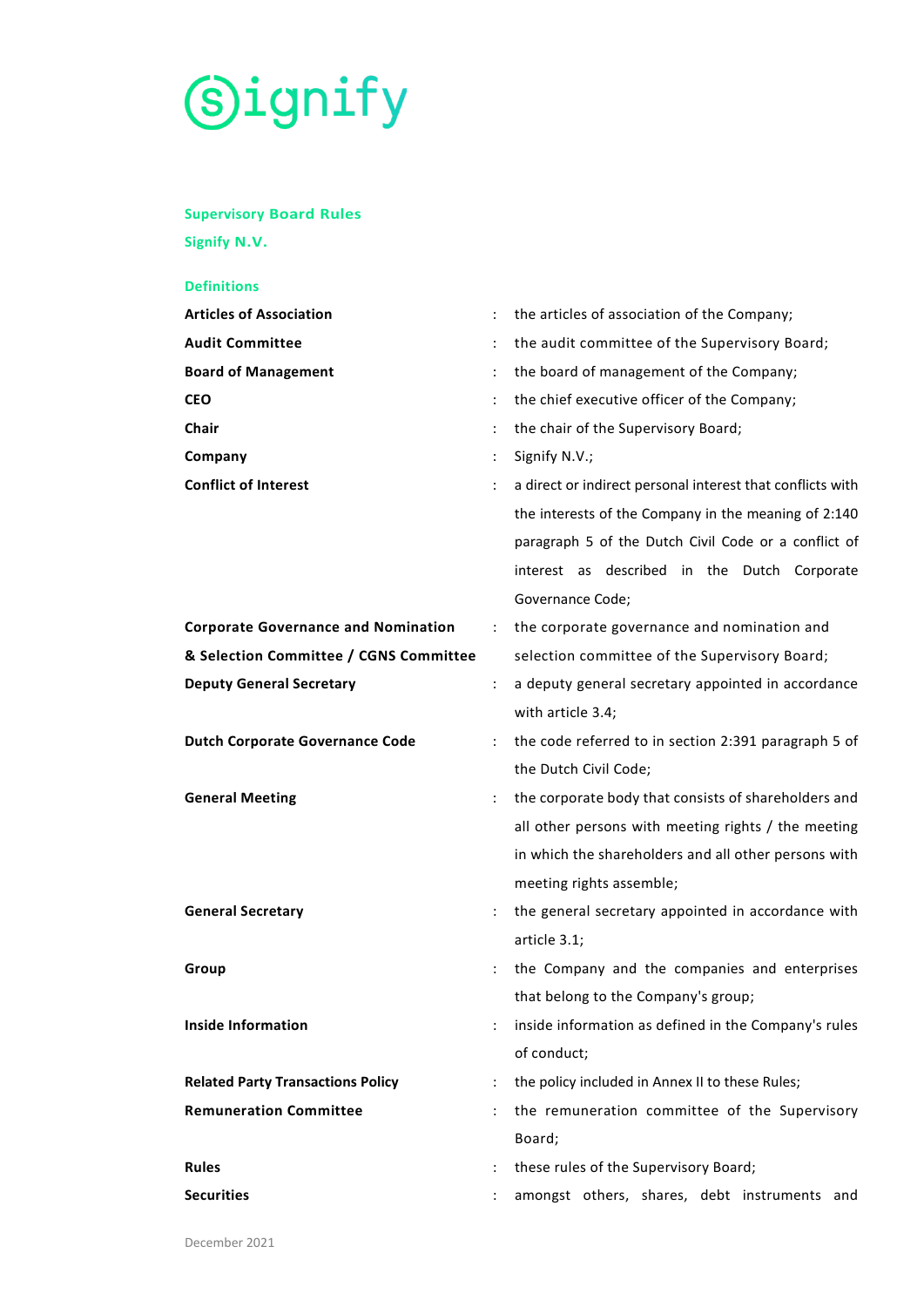- derivatives and other financial instruments linked to such shares or debt instruments;
- **Supervisory Board Supervisory Board :** the supervisory board of the Company; and
- **Vice-Chair Vice-Chair Constant Constant Constant Constant Constant Constant Constant Constant Constant Constant Constant Constant Constant Constant Constant Constant Constant Constant Constant Constant Constant Consta**

# **Responsibilities of the Supervisory Board**

- 1.1. The Supervisory Board supervises the policies, management and the general affairs of the Group. The members of the Supervisory Board assist the Board of Management with advice on general policies related to the activities of the Group.
- 1.2. In fulfilling their responsibilities, the members of the Supervisory Board act in the interest of the Group and give specific attention to the relevant interests of the Company's shareholders and of the employees, customers, suppliers and other stakeholders of the Group. In carrying out their supervisory function, the basic principles of responsible and reasonable entrepreneurship aiming for a satisfactory return on investment serve as guiding principles for the members of the Supervisory Board. The Supervisory Board must ensure that policies are at any rate in conformity with the law and the Articles of Association, and that the proper continuity of the Company and the Group is ensured. Criteria for this include considerations such as whether the decisions made or to be made by the members of the Board of Management are well founded, in the interest of the Group and whether they are arrived at with due care.
- 1.3. The Supervisory Board must act in a manner that is critical and constructive. Its supervisory function requires a certain restraint in respect of the actual policies and management and the general affairs of the Group, in order to facilitate an impartial supervision and, if necessary, intervention. In carrying out its supervisory function, the Supervisory Board must, in principle, not get involved with the day-to-day implementation of the Company's policies.
- 1.4. The responsibilities and tasks of the Supervisory Board include supervising and advising the Board of Management with respect to:
	- a. the Group's performance;
	- b. the Group's view on long-term value creation;
	- c. the Group's culture aimed at long-term value creation;
	- d. the Group's general strategy and the opportunities and risks connected to its business activities and the operational and financial objectives;
	- e. the parameters to be approved in relation to the strategy;
	- f. corporate social responsibility issues;
	- g. the structure and management of the systems of internal business controls;
	- h. the financial reporting process;
	- i. compliance with applicable laws and regulations; and
	- j. the Company-shareholders relationship.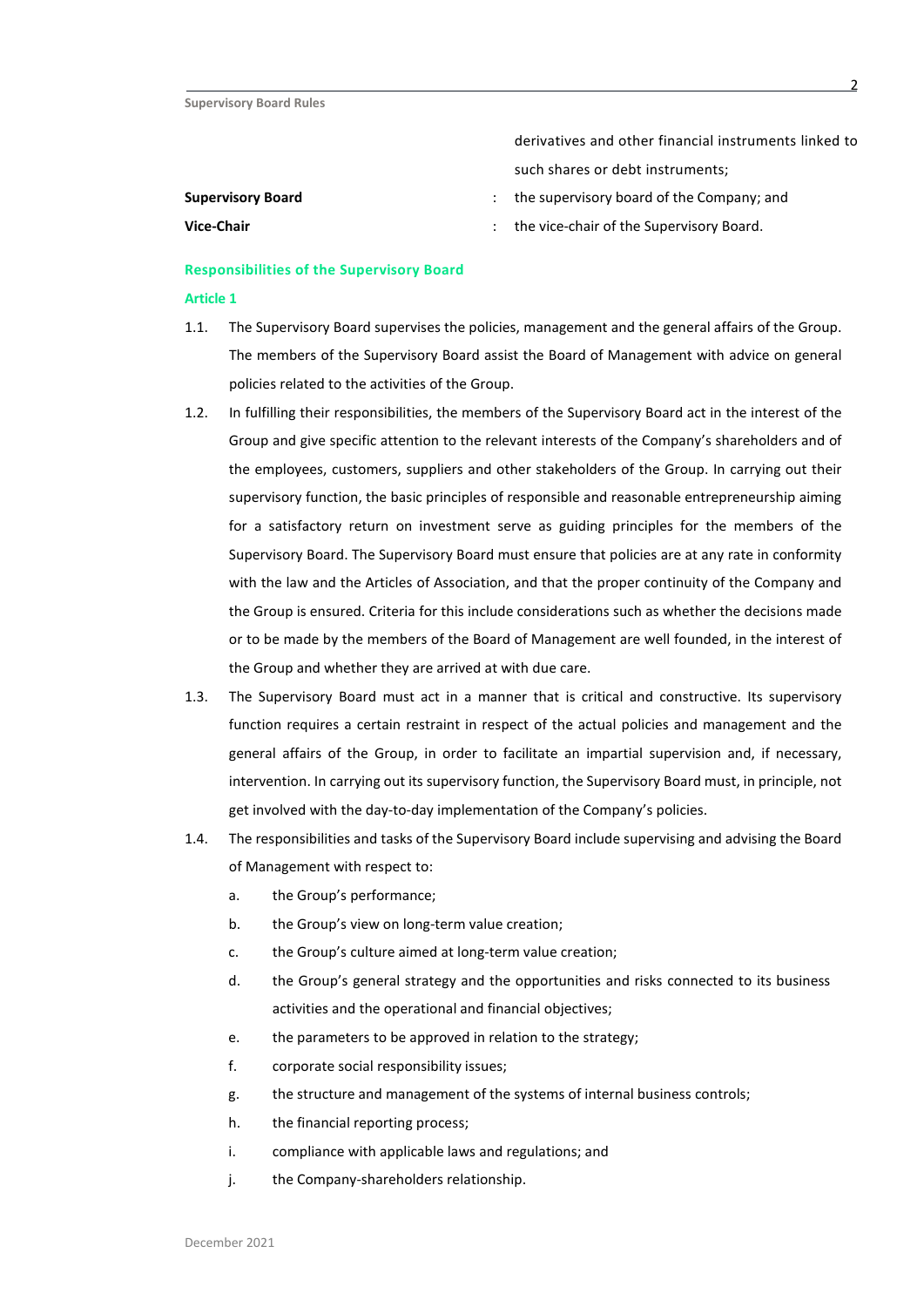- 1.5. In addition, the responsibilities and tasks of the Supervisory Board include:
	- a. supervising and advising the Board of Management with respect to the corporate governance structure of the Company;
	- b. approving the annual accounts of the Company;
	- c. selecting and nominating individuals for appointment by the General Meeting as member of the Board of Management, proposing the remuneration policy for members of the Board of Management for adoption by the General Meeting and determining the remuneration and the employment terms for the individual members of the Board of Management in conformity with the remuneration policy;
	- d. selecting and nominating individuals for appointment by the General Meeting as member of the Supervisory Board and proposing the remuneration policy for members of the Supervisory Board for adoption by the General Meeting;
	- e. reviewing the functioning of members of the Supervisory Board, its committees, and its individual members and the conclusions that must be drawn on the basis of this review at least on an annual basis;
	- f. reviewing the functioning of the Board of Management and its individual members and the conclusions that must be drawn on the basis of this review at least on an annual basis;
	- g. selecting and nominating for appointment by the General Meeting of the Company's external auditor;
	- h. reviewing and approving any resolution of the Board of Management concerning the matters referred to in Annex I to these Rules; and
	- i. stimulating openness and accountability within the Supervisory Board and between the different corporate bodies within the Company.
- 1.6. The Supervisory Board must prepare and publish a report that will be included in the Company's management commentary for that year. The report will relate to the functioning and activities of the Supervisory Board during that financial year.
- <span id="page-2-0"></span>1.7. The Board of Management must provide the Supervisory Board and its committees in due time with any information the members of the Supervisory Board and the committees may need for the performance of their duties or as reasonably requested and must regularly report to the Supervisory Board on the course of business of the Group.
- 1.8. Without prejudice to article [1.7](#page-2-0) and [2.3,](#page-3-1) each member of the Supervisory Board has an own responsibility for obtaining all (additional) information from the members of the Board of Management and the external auditor necessary for the due performance of its supervisory duties. If the members of the Supervisory Board, or the committees after having informed the Chair and the CEO, determine it necessary or advisable, the members of the Supervisory Board may also obtain information from officers, employees and (external) advisors of the Group and can engage its own internal and external experts and advisors (subject to appropriate confidentiality requirements imposed on such experts and advisors). The Company will make the necessary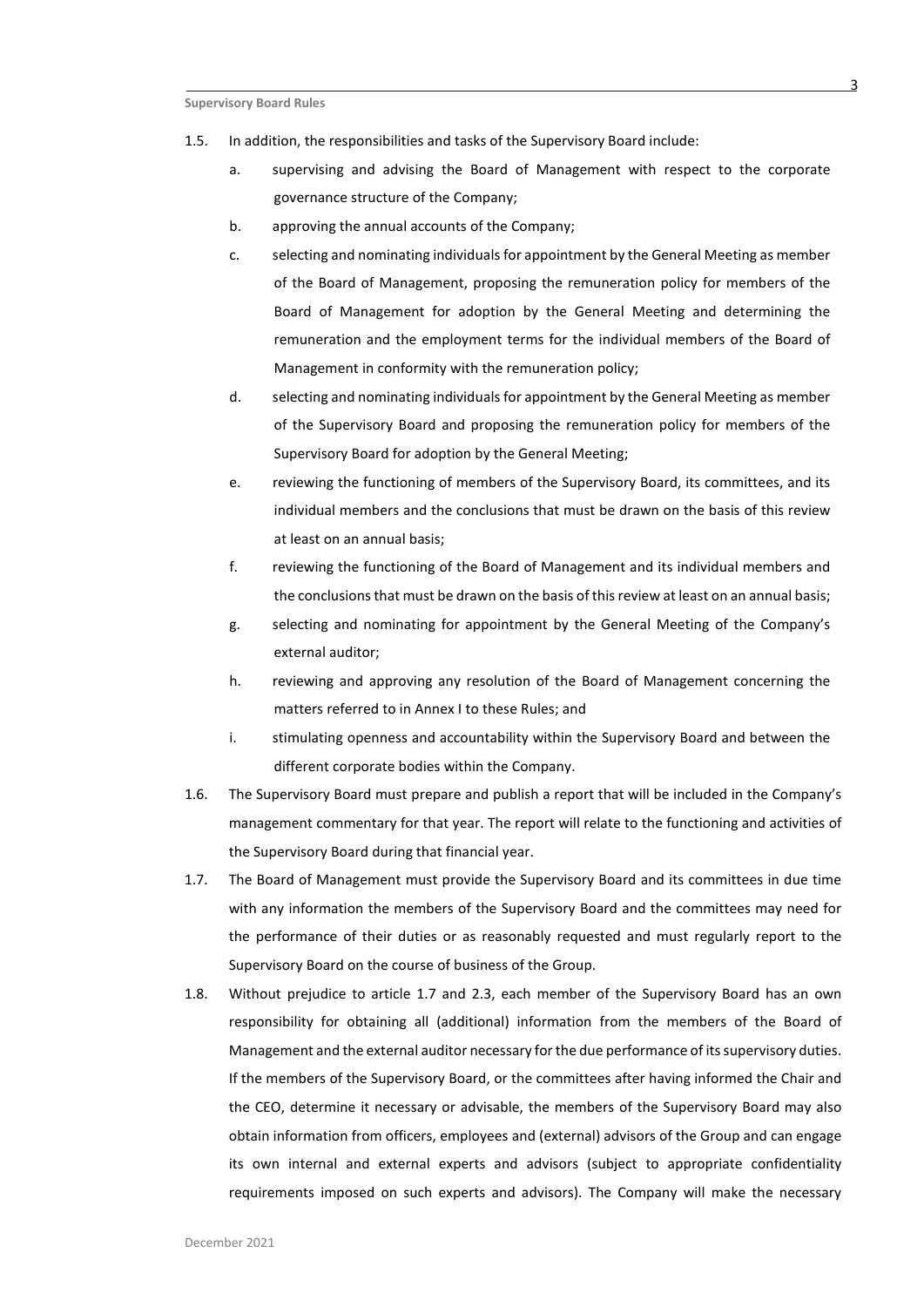resources available to do so. The members of the Supervisory Board may inspect all corporate records, interview all officers and employees of the Group as they consider necessary to fulfil their duties. If members of the Board of Management have been invited to the Supervisory Board meetings, the members shall attend and provide at those meetings all information required by the Supervisory Board.

# **Responsibilities of the Chair and Vice-Chair; Outside positions**

#### **Article 2**

- 2.1 The Supervisory Board will appoint the Chair and the Vice-Chair from among its members. The Chair shall be independent in the meaning of the Dutch Corporate Governance Code.
- 2.2 Meetings of the Supervisory Board are chaired by the Chair and in his/her absence by the Vice-Chair. If both the Chair and the Vice-Chair are not present at a meeting, the most senior member present will act as chair.
- <span id="page-3-1"></span>2.3 The Chair ensures that the members of the Supervisory Board and the committees function properly in all respects and comply with these Rules. In principle, he/she is available at all times for consultation by the other members of the Supervisory Board and the Board of Management. The Chair will remain in close and frequent contact with the CEO and, if and when required, with the other members of the Board of Management and keeps the Supervisory Board informed of these contacts regularly. The Chair is the main contact on behalf of the Supervisory Board for the General Meeting.
- 2.4 The Vice-Chair deputizes for the Chair when the occasion arises. The Vice-Chair acts as contact of individual members of the Supervisory Board or the Board of Management concerning the functioning of the Chair of the Supervisory Board.
- 2.5 A member of the Supervisory Board informs the Chair before accepting any position outside the Company.

# **Duties and responsibilities of the General Secretary of the Company**

- <span id="page-3-0"></span>3.1 The Company will have a General Secretary. The General Secretary, either on the recommendation of the Supervisory Board or otherwise, is appointed and dismissed by the Board of Management, after the approval of the Supervisory Board has been obtained.
- 3.2 The General Secretary supports the Board of Management. The responsibilities of the General Secretary include:
	- a. seeing to it that correct procedures are followed and that the Supervisory Board acts in accordance with its obligations under the law, regulations and the Articles of Association;
	- b. facilitating the provision of information to the Supervisory Board;
	- c. together with the Chair, monitoring of the information to be submitted by or on behalf of the Board of Management to the Supervisory Board and requesting any other information as they consider appropriate;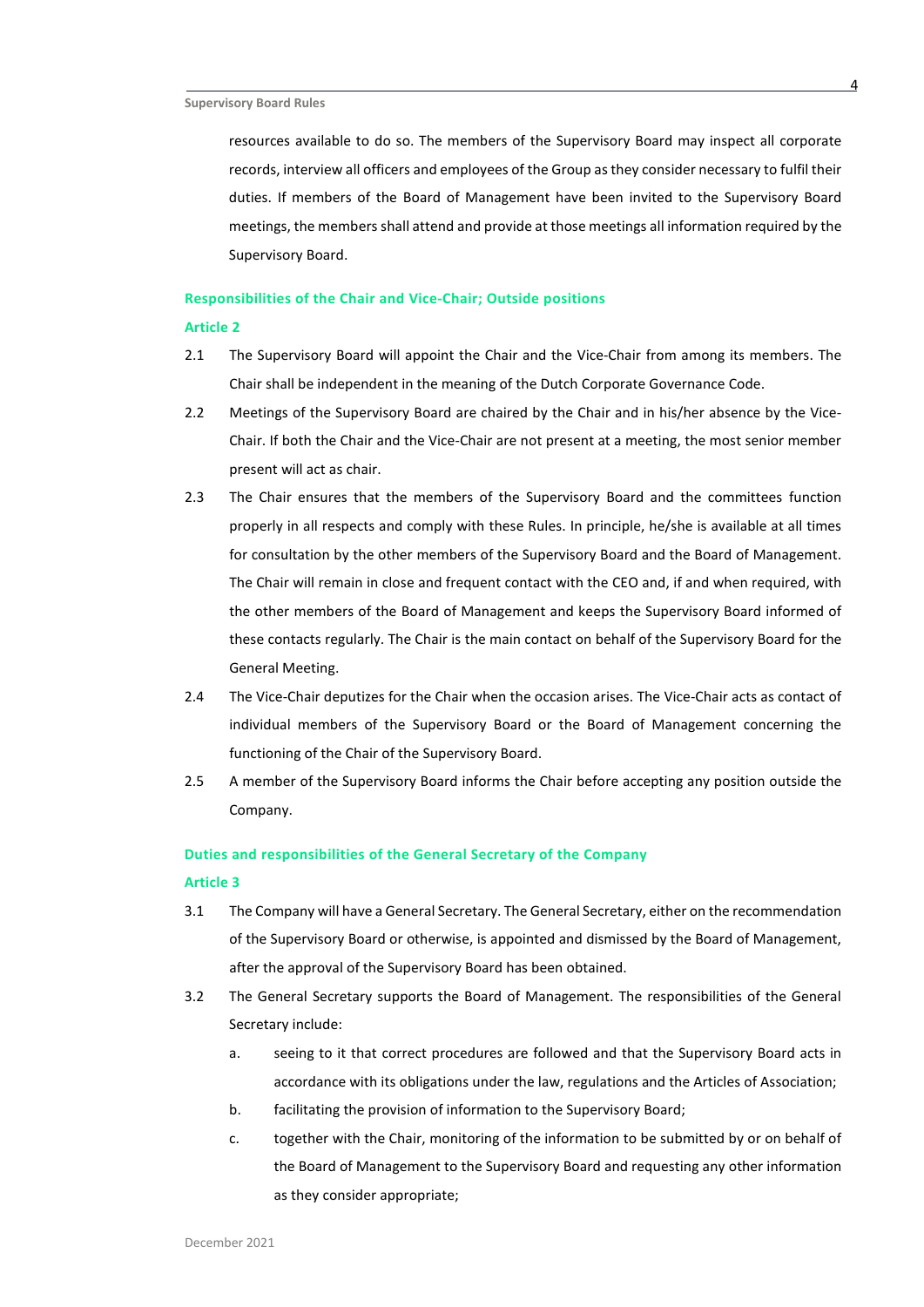- d. supporting the Supervisory Board in the organization of the affairs of the Supervisory Board;
- e. acting as the contact person for interested parties who want to make concerns known to the Supervisory Board or otherwise;
- f. attending of all meetings of the Supervisory Board. The General Secretary may also attend meetings of committees of the Supervisory Board, unless the Supervisory Board or respective committee resolves otherwise;
- g. keeping records of minutes of meetings and written resolutions.
- 3.3 If the General Secretary also undertakes work for the Board of Management and identifies that the interests of the Board of Management and the Supervisory Board diverge resulting in a lack of clarity as to which interests the General Secretary represents, the General Secretary reports this to the Chair.
- <span id="page-4-0"></span>3.4 The Board of Management may appoint one or more Deputy General Secretaries.
- 3.5 The General Secretary will keep records of minutes of meetings of the Supervisory Board and written resolutions for as long as determined by the Supervisory Board from time to time while observing the statutory period.

# **Committees of the Supervisory Board**

#### **Article 4**

- 4.1 The Supervisory Board, though remaining responsible, may assign certain tasks to one or more permanent and/or ad hoc committees formed from among its members. The function of these committees is to prepare the decision-making of the Supervisory Board. These committees have no independent or assigned powers unless and to the extent explicitly assigned by these Rules or by the Supervisory Board. The committees, on a regular basis, report on their actions, reviews, proposals, and findings to the Supervisory Board.
- 4.2 The members of these committees are appointed by the Supervisory Board, which also appoints the committee's chair and its secretary who does not need to be a member of the Supervisory Board, and establish the form and frequency of reporting to the members of the Supervisory Board.
- 4.3 Three permanent committees assist the Supervisory Board: a Corporate Governance and Nomination & Selection Committee, an Audit Committee and a Remuneration Committee. The charters of each of these committees and any ad hoc committees are laid down in separate documents.

#### **Meetings of the Supervisory Board**

#### **Article 5**

5.1 The Supervisory Board meets at least six times per year. The schedule for its meetings in the next year will be adopted each year at the latest in the last scheduled meeting of the then current year.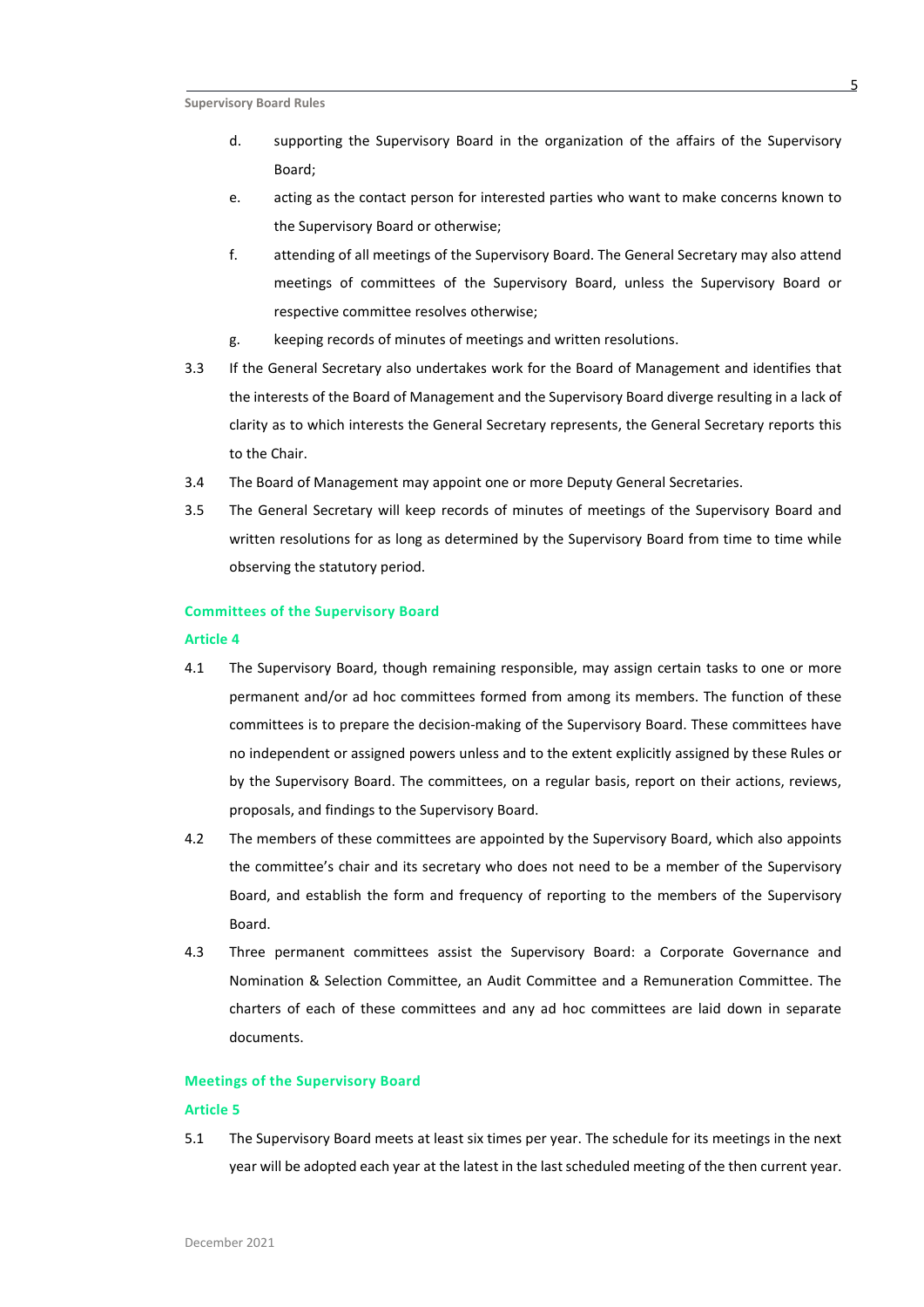One meeting will be scheduled to approve the annual accounts to be submitted to the General Meeting.

- 5.2 Meetings of the Supervisory Board are called in writing by or on behalf of the Chair or in his/her absence by the Vice-Chair. The invitation to meetings must contain the agenda. Every member can suggest items for the agenda. The agenda and accompanying materials for the meeting must be sent to the members in good time before any meeting.
- 5.3 Meetings of the Supervisory Board and the committees may be held, and members of the Supervisory Board may participate in meetings, by telephone or videoconference.
- 5.4 Unless the Supervisory Board decides otherwise, the meetings of the Supervisory Board must be attended by the CEO and, if practically possible, by the other members of the Board of Management and by the General Secretary. If a Conflict of Interest concerning a member of the Supervisory Board or the Board of Management is discussed, the relevant member may not be present during those discussions. The external auditor of the Company must attend any meeting or (part of a) meeting of the Supervisory Board in which the annual accounts of the Company and the audit report are discussed and approved.
- 5.5 The Supervisory Board and/or its Chair may request officers, external advisors of the Group or other parties to be present at a meeting of the Supervisory Board.
- 5.6 If a member of the Supervisory Board is frequently absent during meetings of the Supervisory Board, the Chair will discuss this with that member. If the Chair is frequently absent during meetings of the Supervisory Board, the Vice-Chair will discuss this with the Chair.
- 5.7 The minutes of the meetings of the Supervisory Board are prepared under the responsibility of the General Secretary or any other person designated by the Chair. The minutes will be adopted either in a following meeting of the Supervisory Board or by signing by the Chair and the General Secretary or Deputy General Secretary.

#### **Items to be discussed in the Supervisory Board**

- 6.1 At least once a year the Supervisory Board on the basis of a written report of the Board of Management – will discuss the general strategy of the Group, as well as the main risks associated with its business activities, and the results of the assessment by the Board of Management of the structure and operation of the systems of internal business controls and any significant changes in these systems. The Audit Committee advises the Supervisory Board on these issues.
- 6.2 At least once a year the Supervisory Board will discuss without the members of the Board of Management being present – the:
	- a. functioning of the Supervisory Board (and its individual members);
	- b. profile and composition of the Supervisory Board;
	- c. relationship with the Board of Management;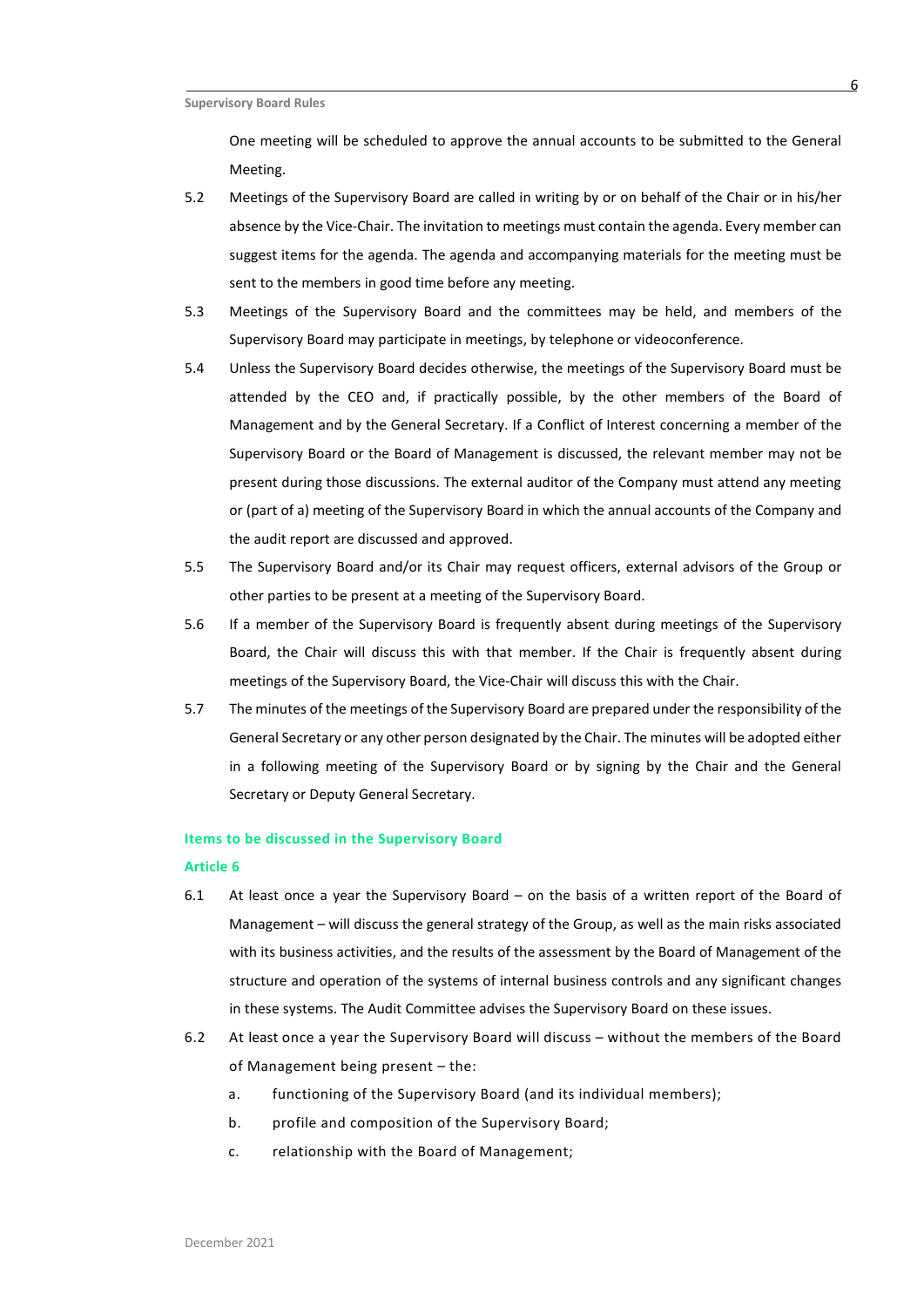- d. composition and the functioning of the Board of Management and their individual members;
- e. succession of members of the Board of Management, and
- f. remuneration of members of the Board of Management.
- 6.3 The Supervisory Board in consultation with the Board of Management will resolve on the inclusion in the agenda of the General Meeting of any proposal from shareholder(s), made in accordance with article 8.3.3 of the Articles of Association.

#### **Resolutions of the Supervisory Board**

# **Article 7**

- 7.1 Resolutions of the Supervisory Board are adopted by majority vote. Resolutions can only be adopted if at least one third of the members are present or represented. A conflicted member must not be taken into account when calculating a quorum or majority requirement. If no resolution can be adopted by the Supervisory Board as a consequence of a Conflict of Interest of all members of the Supervisory Board, the relevant resolution will be referred to the General Meeting. If all members are present and agree, the members of the Supervisory Board may resolve on issues not on the agenda. Resolutions of the Supervisory Board will be recorded in the minutes of the relevant meeting.
- 7.2 Upon a proposal by or on behalf of the Chair or Vice-Chair, resolutions of the Supervisory Board can also be adopted in writing if:
	- a. a proposal for that resolution has been sent to all members;
	- b. no member has objected to adopting such resolution in writing, and
	- c. more than half of the members entitled to vote have voted in favour of the proposed resolution.
- 7.3 A declaration signed by the General Secretary or the Deputy General Secretary that a resolution has been adopted serves as evidence to third parties of that resolution.
- 7.4 Resolutions to enter into transactions in which there is a Conflict of Interest with a member of the Supervisory Board that is of material significance to the Company and/or to the relevant member(s) of the Supervisory Board require the approval of the Supervisory Board.

# **Period of appointment and re-election**

#### **Article 8**

8.1 Members of the Supervisory Board shall be appointed for a period of four years and resign at the first General Meeting after such period has elapsed. Thereafter members may be re-elected for a period of four years. Subsequently members may be re-elected for a period of two years, which re-election may be extended by at most two years. The members of the Supervisory Board resign in accordance with a rotation plan established by the Supervisory Board.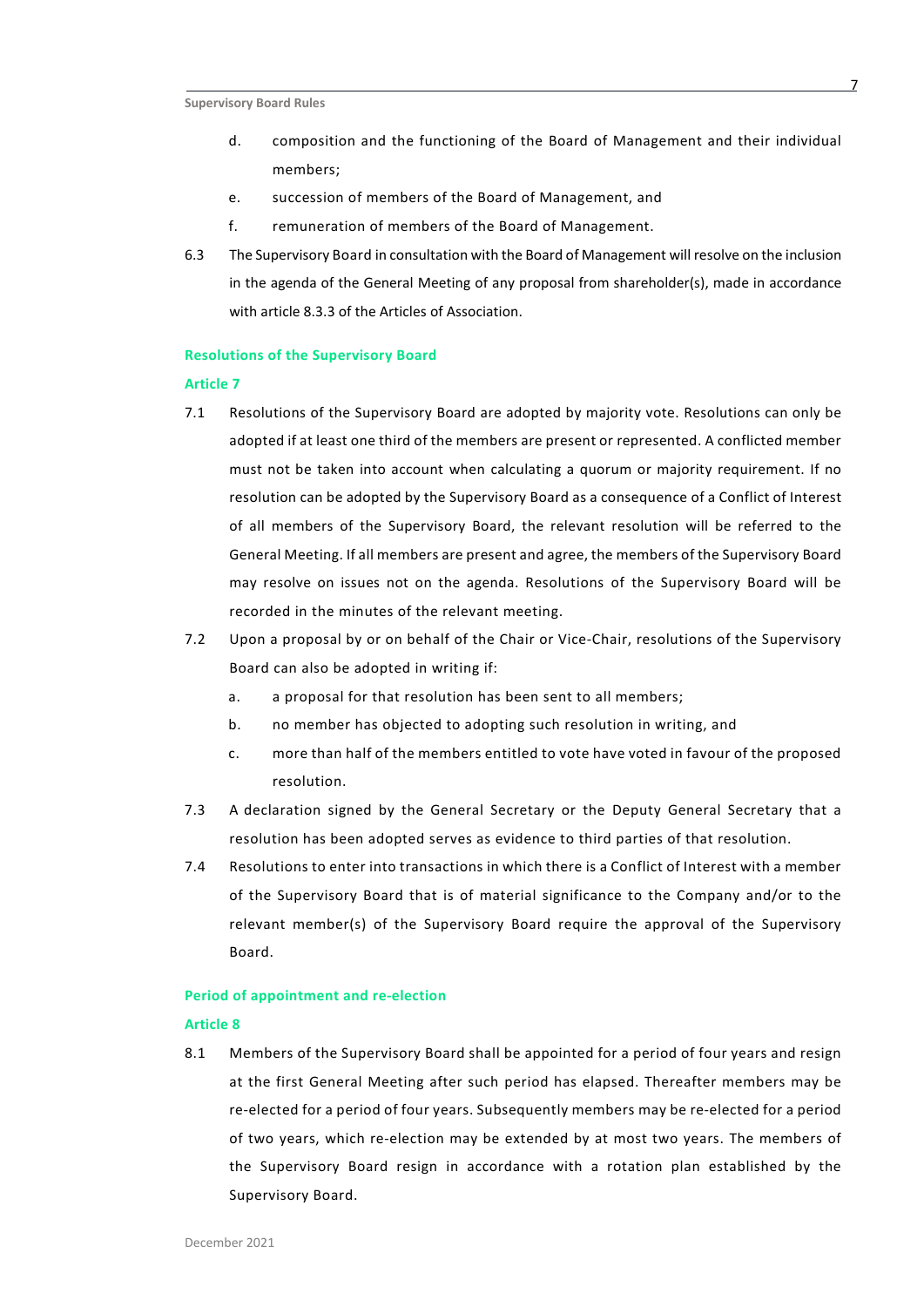- 8.2 Resolutions to nominate a member for re-election to the Supervisory Board are dealt with in the same manner and with the same degree of diligence as resolutions to nominate a person for election to the Supervisory Board for the first time.
- 8.3 A member of the Supervisory Board must step down in the event of inadequate functioning, structural conflicts, structural conflicting interests, any other compelling reason or when this is otherwise considered necessary at the discretion of the Supervisory Board.
- 8.4 Members of the Supervisory Board who temporarily take on the management of the Company in the event any member of the Board of Management is absent or unable to perform his/her duties must resign as a member of the Supervisory Board or temporarily suspend their activities as member of the Supervisory Board for the period they are performing management duties.
- 8.5 Each member of the Supervisory Board must attend after his/her appointment an introductory program, in which attention will be paid to:
	- a. the general financial and legal affairs of the Group;
	- b. the financial reporting by the Group;
	- c. specific aspects unique to the Group and its business activities, and
	- d. the responsibilities of members of the Supervisory Board.

The Supervisory Board will review each year those aspects which merit further training and education of the members of the Supervisory Board on the basis of an annual evaluation.

# **Composition and profile of the Supervisory Board**

- 9.1 The Supervisory Board will exercise its powers to recommend persons for election to the Supervisory Board in such a way that the Supervisory Board and its members can fulfil their supervisory and advisory tasks independently and critically.
- 9.2 The Supervisory Board's composition follows the profile, which aims for an appropriate combination of knowledge and experience among its members, encompassing industrial, technology & innovation, projects & infrastructure, digital & marketing, financial, economic, IT, social & sustainability aspects of international business and society, in relation to the global character of the Group's businesses. The Supervisory Board aims for having members that bring a diversity of skills and expertise relevant for achieving the Group's strategic and business objectives, different views and perspectives as well as different backgrounds (nationality, educational, working experience or otherwise), and that at least 30% are men and at least 30% are women. Each member of the Supervisory Board must be capable of assessing the broad outline of the overall policy of the Company. The profile of the Supervisory Board must be made public through publication in the Company's management commentary or on the Company's website.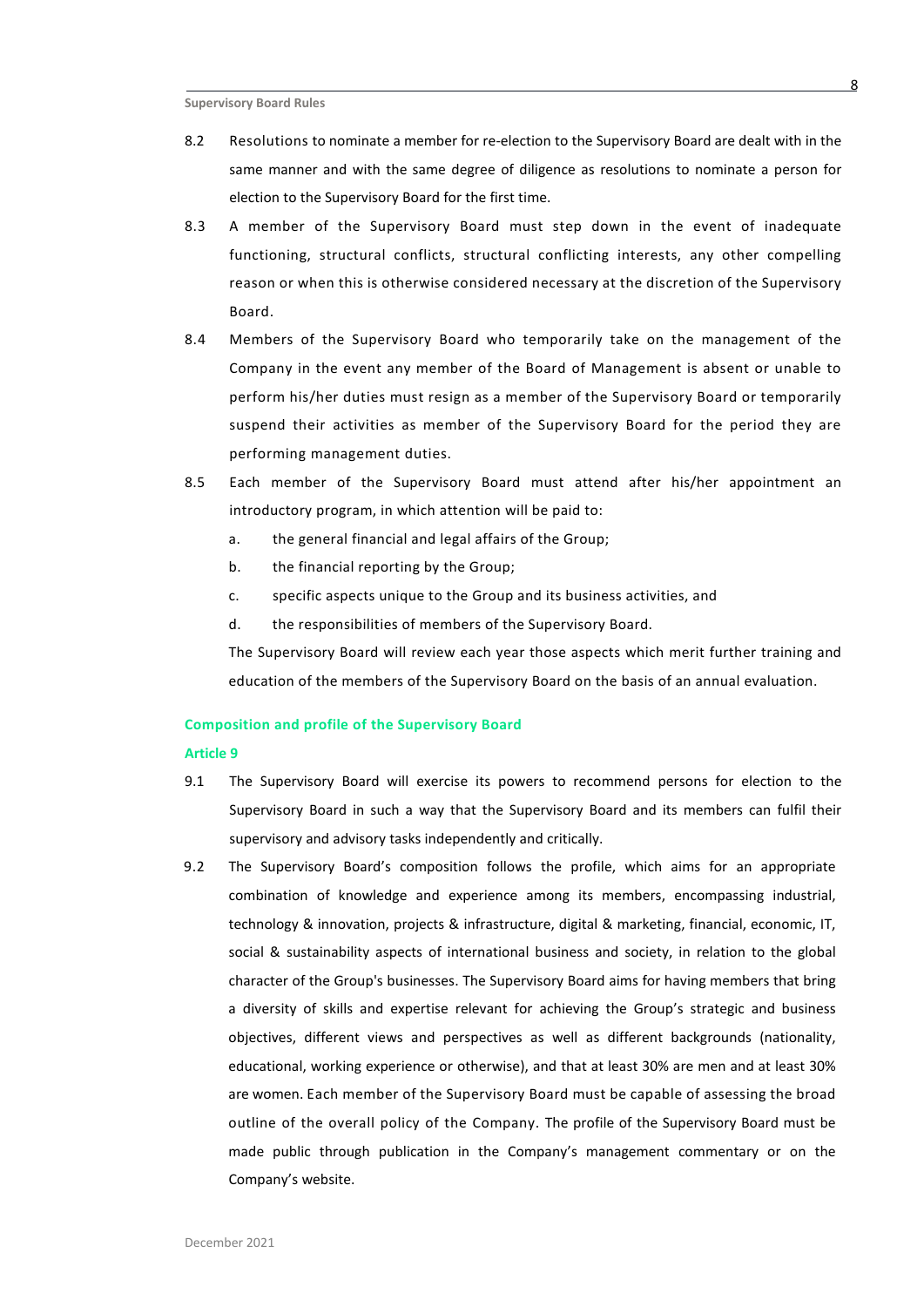- 9.3 The members of the Supervisory Board will recommend those persons for election to the Supervisory Board as necessary to ensure that the combined composition of the Supervisory Board matches the profile of the Supervisory Board and that the Supervisory Board and its members are able to fulfil their supervisory and advisory tasks in an independent critical way from one another, independent of the members of the Board of Management and any particular interest and carry out their responsibilities in a proper manner.
- 9.4 The Supervisory Board, in exercising its powers to nominate persons for appointment to the Supervisory Board or the Board of Management, will strive to nominate candidates that have the confidence of the General Meeting and that qualify as independent to the extent required under Dutch law and the Dutch Corporate Governance Code.
- 9.5 Members of the Supervisory Board may not hold in total more than five supervisory board memberships (including non-executive board memberships) of Dutch listed companies, whereby the position of the chair of a supervisory board is counted twice. In taking up other positions or interests other than those disclosed at the time of election, members must inform the Chair and ensure that they will remain able to fulfil their tasks as a member of the Supervisory Board or its committees.
- 9.6 The Supervisory Board may appoint one of its members as delegate member. A delegated member is assigned a special task. Its delegated authority may not exceed the authority or tasks of the Supervisory Board itself and does not include the task of managing the Company. The delegation relates to a more intensive supervisory and advisory role of and more frequent consultation with the Board of Management with regard to the general affairs of the Company by the delegated Supervisory Board member. The delegation may be for a temporary period only and the term of the delegation must be stated in a resolution of the Supervisory Board. The delegated Supervisory Board member will remain a member of the Supervisory Board.

## **Trading in Securities**

- 10.1 If any Supervisory Board member holds shares in the share capital of the Company, this will be for the purpose of long-term investment; the Supervisory Board must refrain from short-term transactions in Securities.
- 10.2 With respect to Securities, the Supervisory Board members are bound to the rules with respect to Inside Information and must at all times comply with all applicable laws and regulations, including notification requirements, applicable to the ownership of and transactions related to Securities.
- 10.3 With respect to transactions related to securities in any of the companies belonging to the peer group of leading multinational lighting companies as determined by the Supervisory Board and published in the Company's management commentary, members of the Supervisory Board are prohibited from trading, directly or indirectly, during blocked periods – with respect to Inside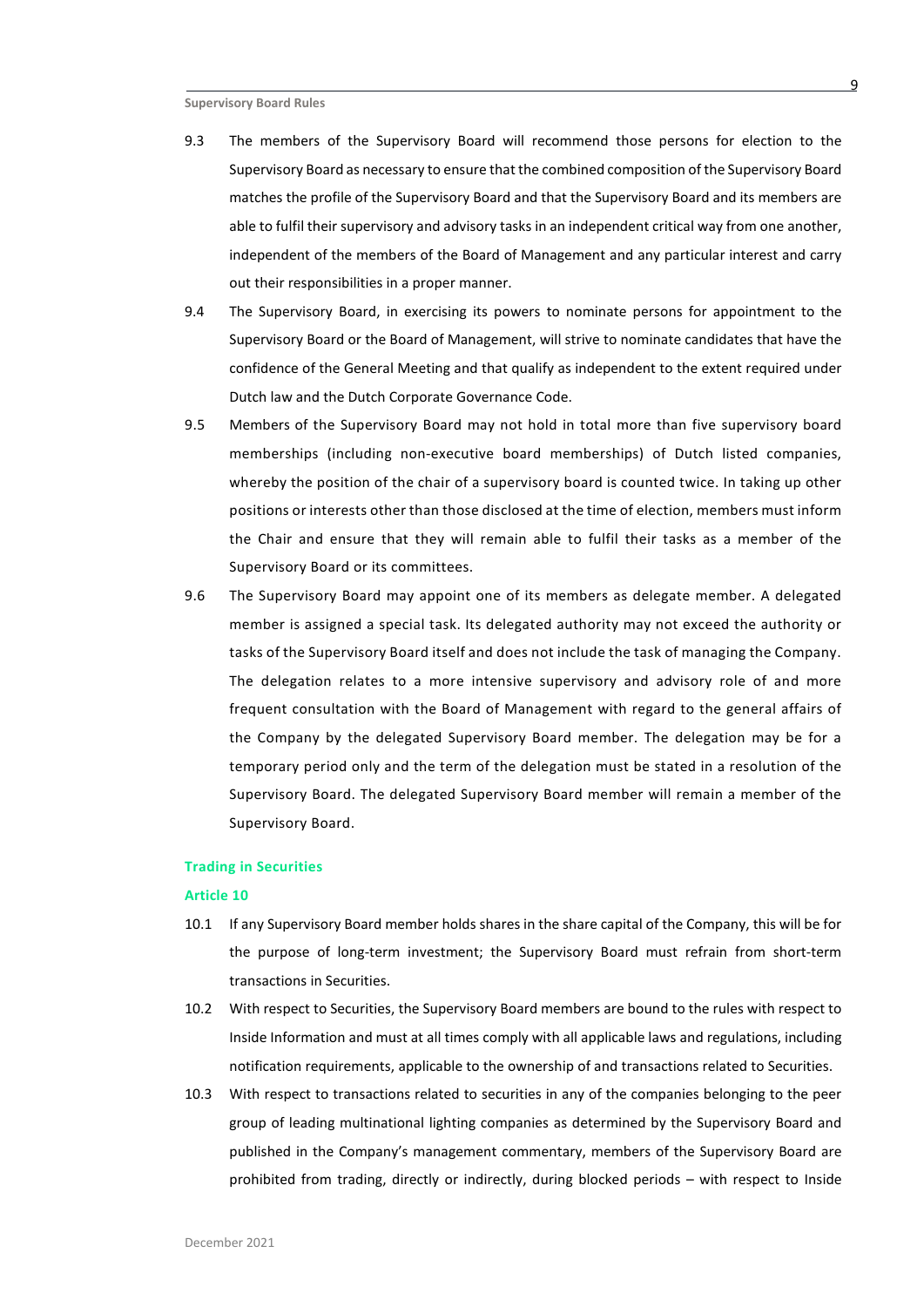Information – preceding the disclosure of the Company's figures. However, the prohibition referred to in the previous sentence does not apply if the relevant member of the Supervisory Board has transferred the discretionary management of his/her securities portfolio to an independent third party by means of a written mandate agreement.

10.4 Each member of the Supervisory Board shall provide such information to the Company as is necessary to enable the Company to comply with applicable laws and regulations (including the rules of any stock exchanges on which the Company may be listed).

#### **Conflicts of interest**

# **Article 11**

- <span id="page-9-0"></span>11.1 Any Conflict of Interest between the Company and the members of the Supervisory Board must be prevented.
- 11.2 A member of the Supervisory Board shall not participate in the discussions and decision-making on a subject or transaction in relation to which such member has a Conflict of Interest. A transaction as referred to above must be concluded on terms at least customary in the sector concerned and must be approved by the Supervisory Board.
- 11.3 Each member of the Supervisory Board (other than the Chair) must immediately report any (potential) Conflict of Interest to the Chair of the Supervisory Board. That member of the Supervisory Board with a (potential) Conflict of Interest must provide all relevant information to the Chair, including information concerning his/her spouse, registered partner or other life companion, foster child or relative by blood or marriage up to the second degree. The Chair must immediately report any (potential) Conflict of Interest, to the Vice-Chair of the

Supervisory Board. The Chair must provide the Vice-Chair of the members of the Supervisory Board with all relevant information, including information concerning the spouse, registered partner or other life companion, foster child and relatives by blood or marriage up to the second degree of the Chair.

- 11.4 The Supervisory Board, without the relevant member of the Supervisory Board being present, determines whether a reported (potential) conflict of interest qualifies as a Conflict of Interest to which article [11.1](#page-9-0) applies or to which that article in its opinion should be applied in a similar way.
- 11.5 In the event of a possible Related Party Transaction (as defined in the Related Party Transactions Policy), the rules of procedure as set out in the Related Party Transactions Policy shall be applied.
- 11.6 Transactions as referred to in this article 11 must be mentioned in the Company's management commentary for the financial year in question.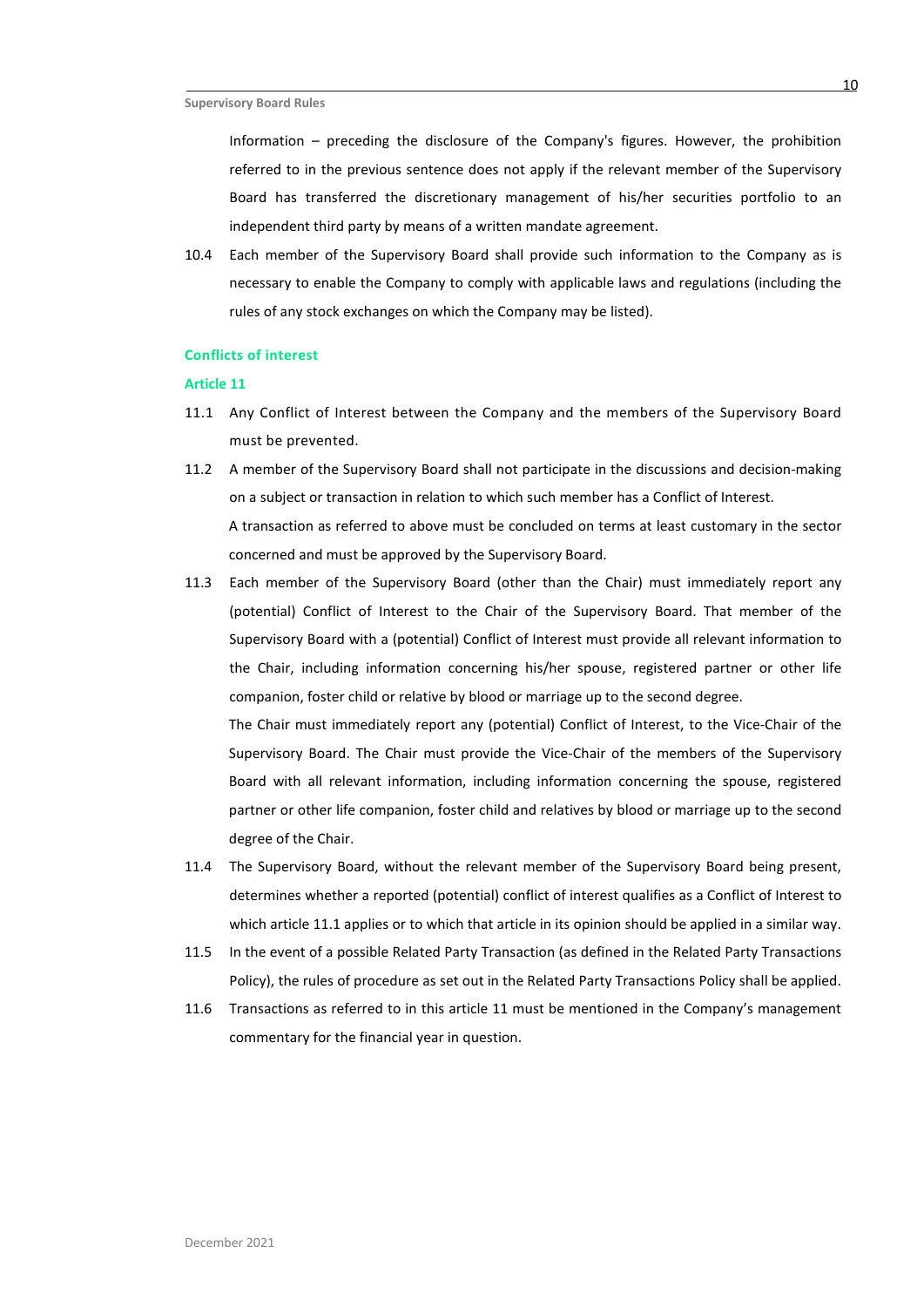#### **Relationship with shareholders**

#### **Article 12**

- 12.1 The Supervisory Board must provide the General Meeting with any information it requires, unless important interests (*zwaarwegende belangen*) of the Company or any law, rules or regulations applicable to the Company prevent it from doing so. The members of the Supervisory Board shall specify the reasons for invoking such important interests.
- 12.2 The Supervisory Board must treat shareholders who are in similar circumstances the same when providing information. The Supervisory Board must ensure that the Board of Management draws up the outline of a policy regarding bilateral contacts with shareholders and will publish this on the Company's website.

# **Status and contents of the Rules**

#### **Article 13**

- 13.1 These Rules are complementary to the rules and regulations (from time to time) applicable to the members of the Supervisory Board under Dutch law or the Articles of Association. Where these Rules are inconsistent with Dutch law or the Articles of Association these Rules shall not apply.
- 13.2 These Rules can be supplemented and modified by the Supervisory Board.
- 13.3 Save as otherwise provided in the Articles of Association or by law, the Supervisory Board may in exceptional cases, as the circumstances may require, at its discretion decide to deviate from these Rules.

#### **Governing law**

#### **Article 14**

These Rules are governed by and to be construed in accordance with the laws of the Netherlands.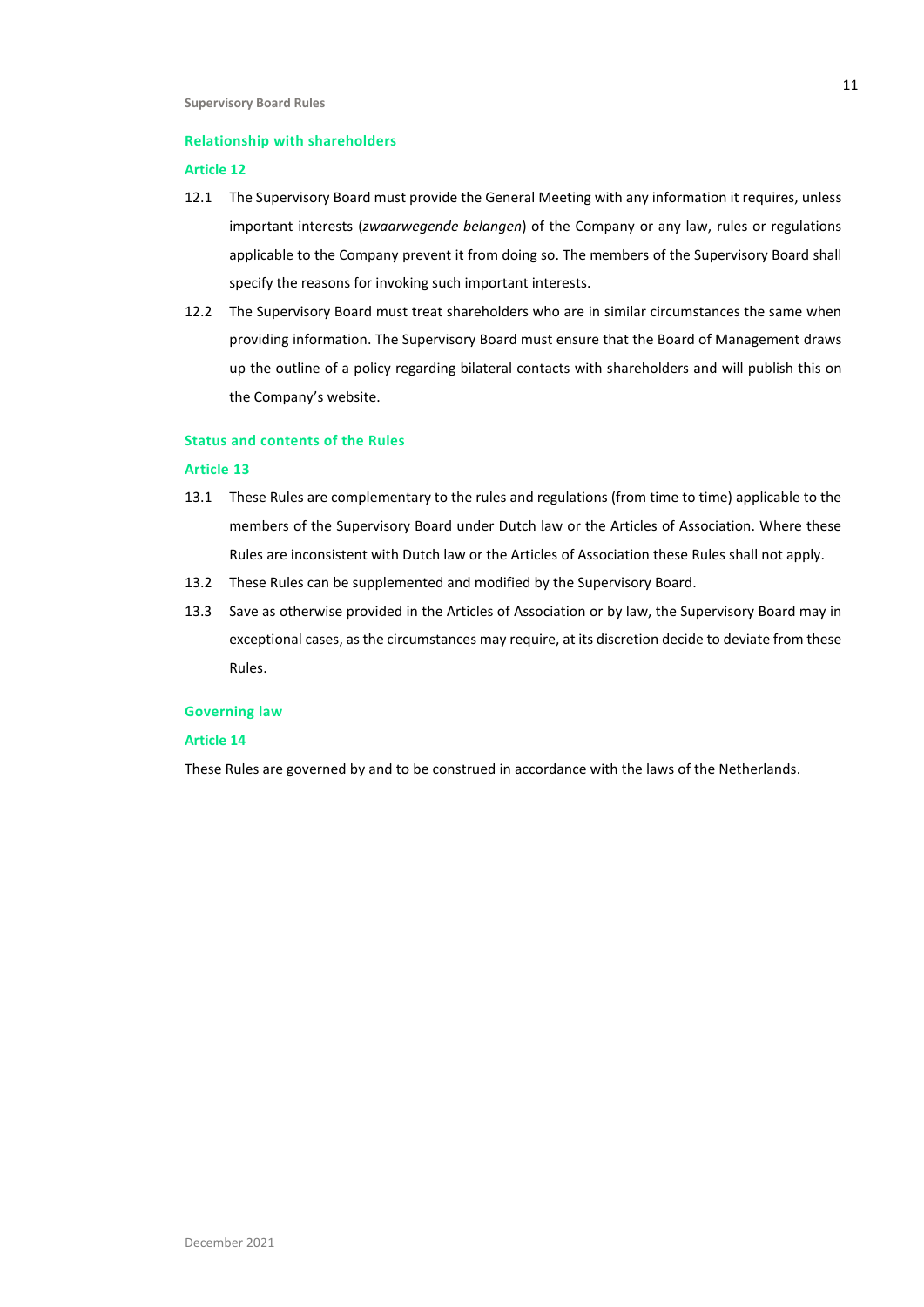#### **ANNEX I**

#### **LIST OF APPROVAL ITEMS SUPERVISORY BOARD**

Resolutions of the Board of Management concerning the following matters require the review and approval of the Supervisory Board:

- (i) the issue of shares or restricting or excluding the pre-emptive rights in the event of an issue of shares (including a proposal to the General Meeting concerning the aforementioned matters), the repurchase of shares, the disposal of shares, the issue of bonds and the repurchase of bonds;
- (ii) the cooperation in the issue of certificates of shares in the Company;
- (iii) application for quotation or for withdrawal of the quotation of securities referred to under (i) and (ii) of any stock exchange;
- (iv) a request for further payment on the preference shares;
- (v) a proposal to reduce the issued share capital;
- (vi) the formation of a non-distributable reserve as referred to in article 3.5.3. of the Articles of Association;
- (vii) an amendment of the terms of the implementation of the option right of the protective foundation as referred to in the Articles of Association;
- (viii) the implementation of reimbursement provisions in further detail as referred to in article 7.9.3. of the Articles of Association;
- (ix) the addition to the reserves of any amount remaining out of the profit after application of article 10.1.3. of the Articles of Association;
- (x) the distribution of dividend in the form of ordinary shares in the share capital of the Company or a proposal to make distributions to the debit of one or several reserves to the holders of ordinary shares;
- (xi) an interim distribution to the shareholders or to holders of shares of a particular class;
- (xii) an amendment of the Articles of Association;
- (xiii) a legal merger or split-off of the Company;
- (xiv) a petition for bankruptcy or for a moratorium of payments;
- (xv) the dissolution of the Company;
- (xvi) a significant change in the identity or nature of the Company or its business as referred to in article 7.3.4. of the Articles of Association;
- (xvii) a division of tasks among the members of the Board of Management;
- (xviii) the appointment and dismissal of the General Secretary;
- (xix) the appointment and dismissal of the head of internal audit;
- (xx) the approval of the audit plan drawn up by the Company's internal audit function;
- (xxi) the Group's annual budget and significant capital expenditures of the Group;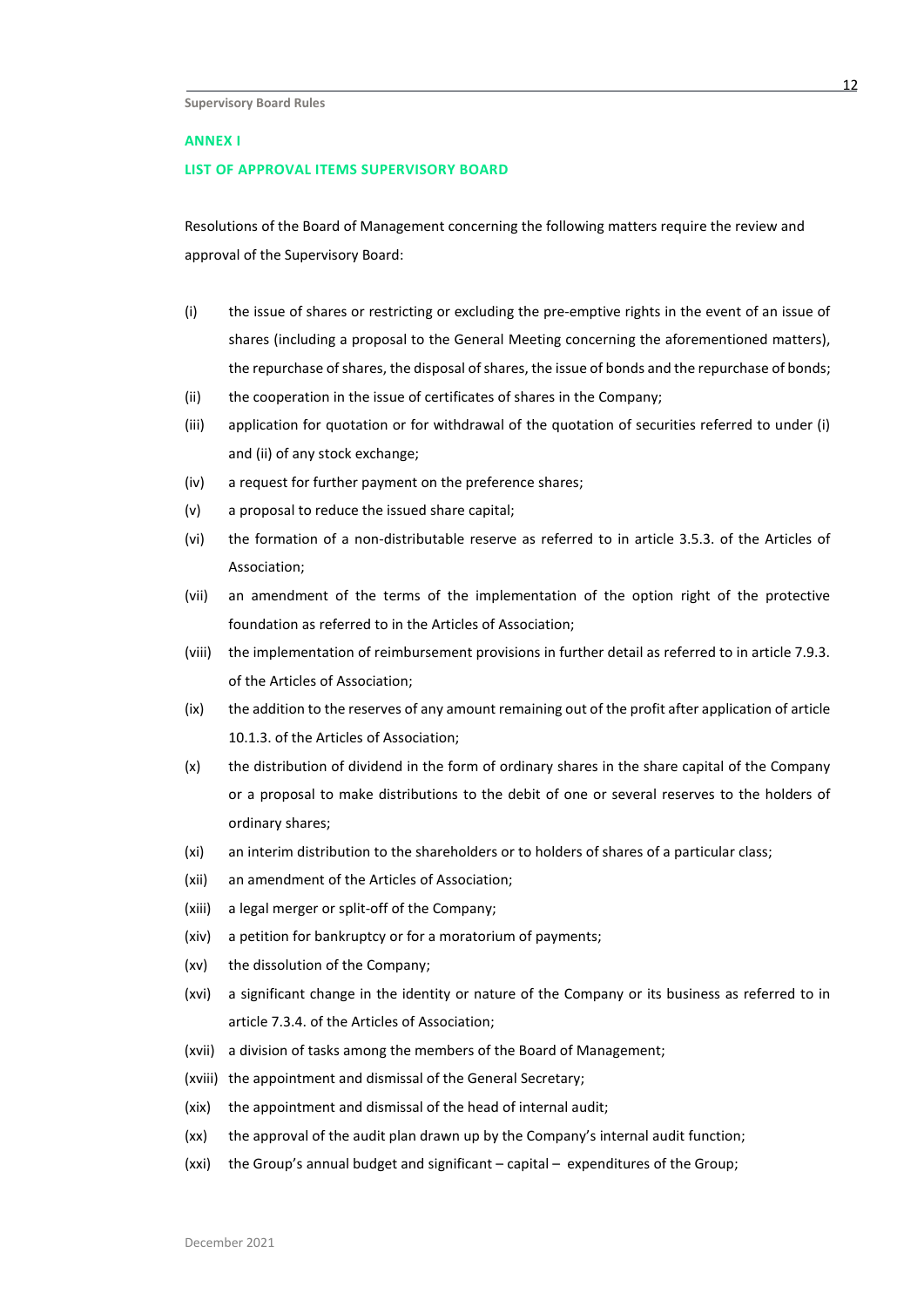- (xxii) the entering into a transaction in which there is a Conflict of Interest with a member of the Board of Management or Supervisory Board that is of material significance to the Company and/or to the relevant member of the Board of Management or Supervisory Board;
- (xxiii) the adoption, supplement or modification of the Board of Management Rules;
- (xxiv) the appointment of individuals in certain senior executive positions designated by the Supervisory Board and the removal of individuals from such senior executive positions;
- (xxv) the determination of the remuneration of certain senior executives designated by the Supervisory Board; and
- (xxvi) such other resolutions as the Supervisory Board deems desirable and which are clearly specified and communicated in writing to the Board of Management.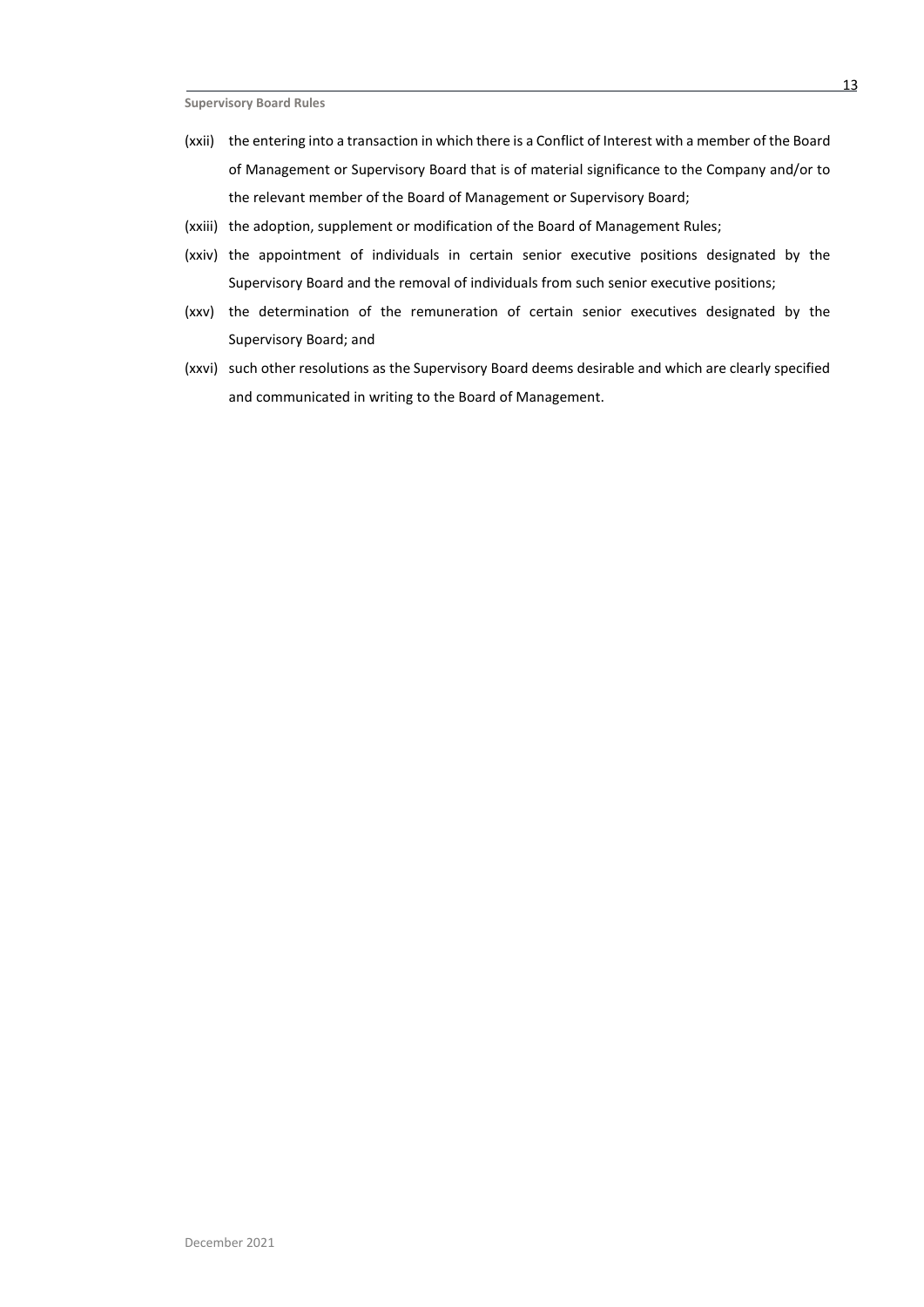#### **ANNEX II**

#### **RELATED PARTY TRANSACTIONS POLICY**

#### **1. SCOPE AND DEFINITIONS**

# <span id="page-13-0"></span>**1.1. Scope**

This policy implements best practices regarding transactions between the Company and legal or natural persons who hold at least 10% of the ordinary shares in the Company and that are of material significance for the Company and/or to such persons (a "**Related Party Transaction**"). This policy applies to each Related Party Transaction as well as any material amendment to an existing Related Party Transaction.

This policy is complementary to the provisions of the Dutch Corporate Governance Code (on a comply or explain basis), applicable law and regulations, the articles of association of the Company, the Supervisory Board Rules and the Board of Management Rules.

For the purposes of this policy a Transaction entered into by a Group Company of the Company shall be considered a Transaction entered into by the Company and a transaction entered into by a Group Company of a Related Party shall be considered a Transaction entered into by that Related Party.

# **1.2. Definitions and construction**

The definitions and provisions in the **Annex** shall apply throughout this policy.

#### **2. PROCEDURE**

#### **2.1 Approval of Related Party Transactions**

No Related Party Transaction shall be consummated without the approval of the Supervisory Board.

#### **2.2 Notification of Related Party Transactions**

- 2.2.1 Each member of the Board of Management shall promptly notify the chair of the Board of Management of any (potential) Related Party Transaction in respect of which he/she is an Interested Party or that he/she is otherwise aware of. The chair of the Board of Management shall in turn notify the chair of the Supervisory Board. The chair of the Board of Management shall notify the chair of the Supervisory Board directly in respect of any (potential) Related Party Transaction in respect of which he/she is an Interested Party or that he/she is otherwise aware of.
- 2.2.2 Each member of the Supervisory Board shall promptly notify the chair of the Supervisory Board of any (potential) Related Party Transaction in respect of which he/she is an Interested Party or that he/she is otherwise aware of. If the chair of the Supervisory Board is an Interested Party to any (potential) Related Party Transaction or becomes otherwise aware of any (potential) Related Party Transaction, he/she shall promptly notify the vice-chair of the Supervisory Board.
- 2.2.3 The Supervisory Board shall decide whether the Transaction concerned qualifies as a Related Party Transaction.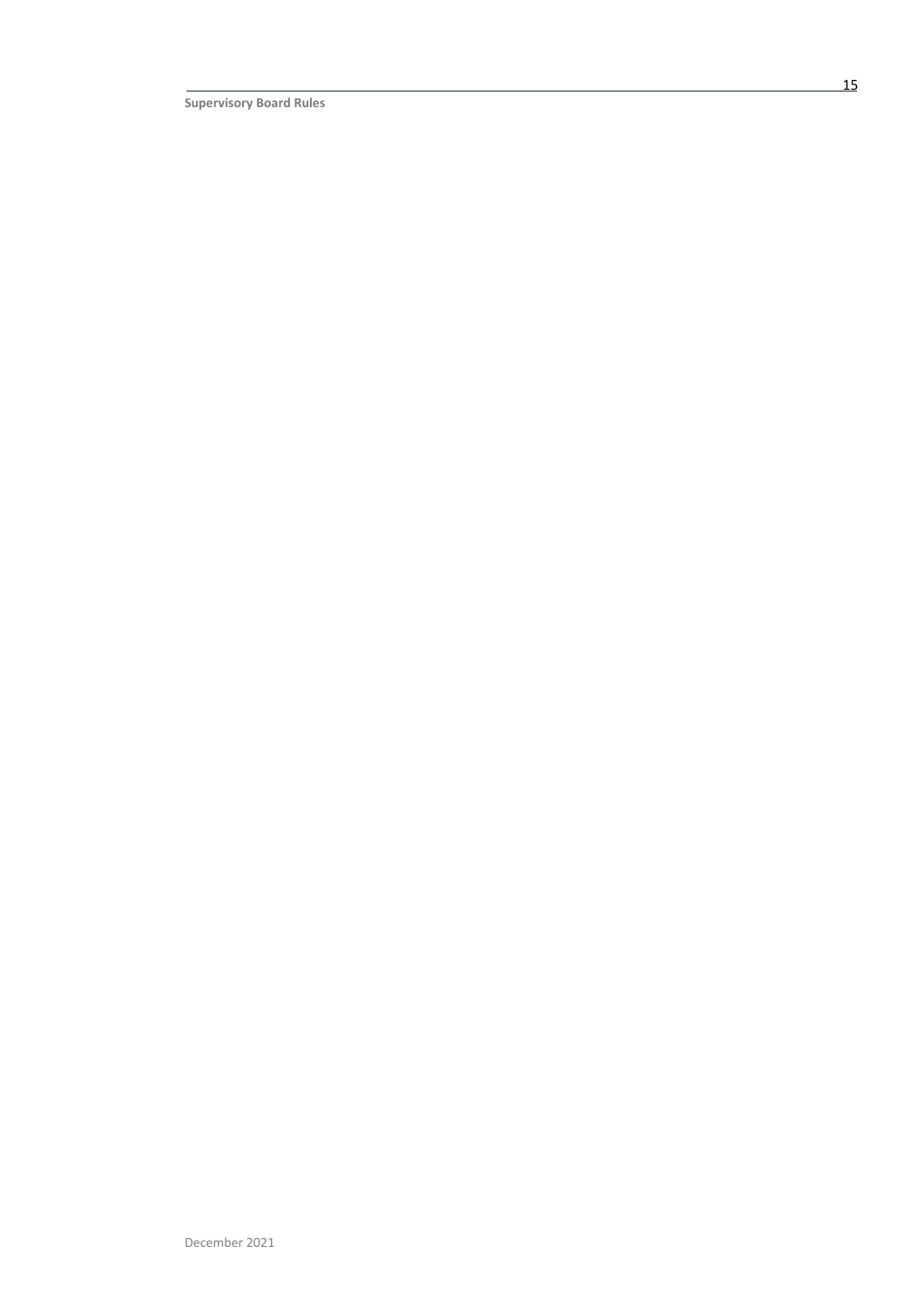#### **2.3 Review of Related Party Transactions**

- 2.3.1 (Potential) Related Party Transactions shall be subject to review by the Supervisory Board.
- 2.3.2 Members of the Supervisory Board who qualify as Interested Party shall not participate in the discussion or decision making regarding the (potential) Related Party Transaction concerned.
- 2.3.3 The Supervisory Board shall review all relevant information available to it concerning the (potential) Related Party Transaction. The Supervisory Board may approve the Related Party Transaction only if it determines in good faith that the Related Party Transaction is fair as to the Company.
- 2.3.4 A Related Party Transaction that involves the delivery of goods or services shall only be approved if such Transaction is on terms that are customary for arm's-length Transactions.
- 2.3.5 Before approving the Related Party Transaction, the Supervisory Board shall review and consider:
	- a. the Interested Party's interest in the Related Party Transaction;
	- b. the value of the Related Party Transaction;
	- c. the value (positive or negative) of the Interested Party's interest in the Related Party Transaction;
	- d. whether the Related Party Transaction is undertaken in the ordinary course of business of the Company;
	- e. whether the proposed terms of the Related Party Transaction are no less favourable to the Company than terms that could have been reached with an unrelated third party;
	- f. the purpose of, and the potential benefits to the Company of the Related Party Transaction;
	- g. required public disclosure, if any, and
	- h. any other information regarding the Related Party Transaction or the Interested Party in the context of the proposed Related Party Transaction that would be material to stakeholders of the Company in light of the circumstances of the Related Party Transaction.
- 2.3.6 In conducting its review, the Supervisory Board may obtain information from members of the Board of Management, employees and external advisors of the Company.
- 2.3.7 If a Transaction has a recurring nature or the Company enters into Transactions with a certain Related Party on a regular basis, the Supervisory Board may establish further guidelines or procedures to follow in its review of such Transactions.
- 2.3.8 If a Related Party Transaction has not been approved under this policy prior to its consummation (nor been rejected at an earlier stage), the Supervisory Board shall consider all relevant facts and circumstances regarding the Related Party transaction in accordance with clause 2.3 and shall on the basis thereof evaluate all options available to the Company, including ratification (*bekrachtiging*), revision (*wijziging*) or termination (*ontbinding*) of the Related Party Transaction. The Supervisory Board shall also examine the facts and circumstances pertaining to the failure of reporting of such Related Party Transaction under this policy and shall take any such action it deems appropriate.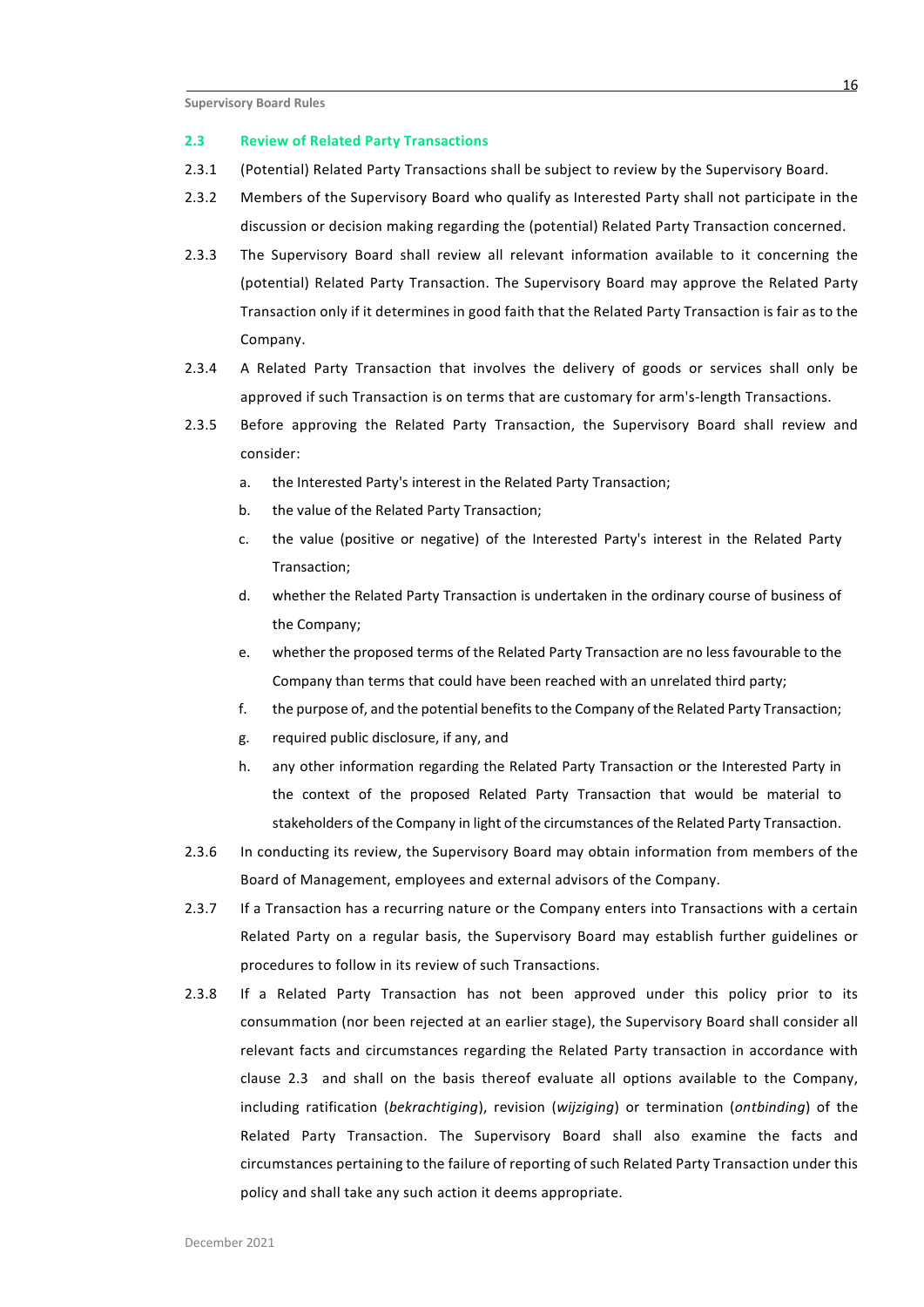2.3.9 The absence of the approval under this policy, shall not affect the representative authority of the Board of Management or its members.

## **3. PRE-APPROVED RELATED PARTY TRANSACTIONS**

- 3.1 The following Transactions shall be deemed to have been approved by the Supervisory Board if they qualify as a Related Party Transaction:
	- (i) any Transaction where the Interested Party's interest arises solely from the ownership of the Company's ordinary shares and all holders of ordinary shares receive the same benefit on a pro rata basis (e.g. dividends), and
	- (ii) any other Transaction designated as such by the Supervisory Board.
- 3.2 The Board of Management shall notify the chair of the Supervisory Board of the consummation of pre-approved Related Party Transactions on a monthly basis. This notification shall include a description of the pre-approved Related Party Transactions, the value thereof and all other information that may be relevant.

# **4. DISCLOSURE**

Related Party Transactions shall be disclosed to the extent required under Dutch law, the Dutch Corporate Governance Code, applicable accounting standards or other applicable Dutch or foreign regulations. For the avoidance of doubt, the review or approval of a Transaction pursuant to this policy does not necessarily imply that such Transaction is required to be disclosed.